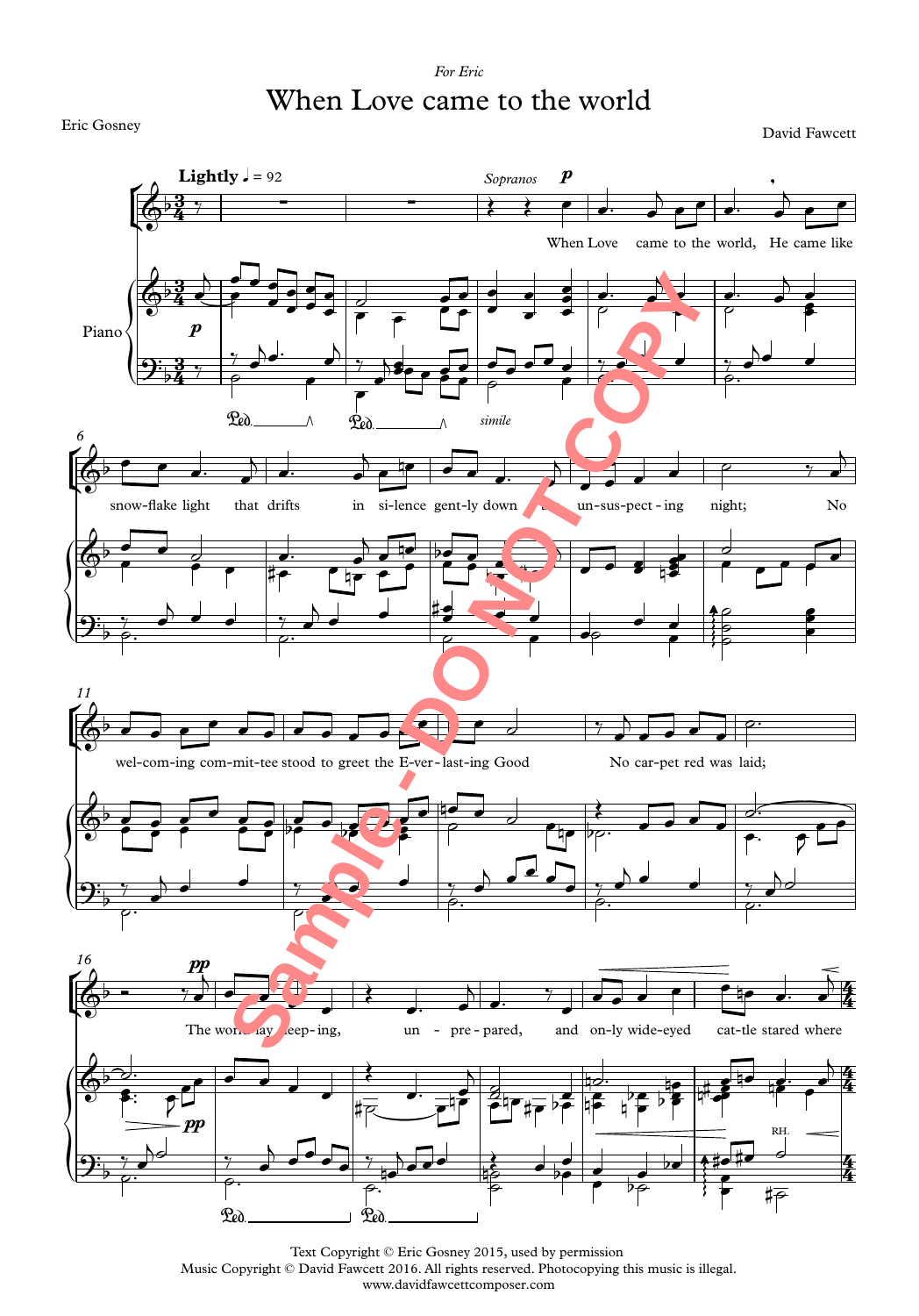

<sup>©</sup> David Fawcett www.davidfawcettcomposer.com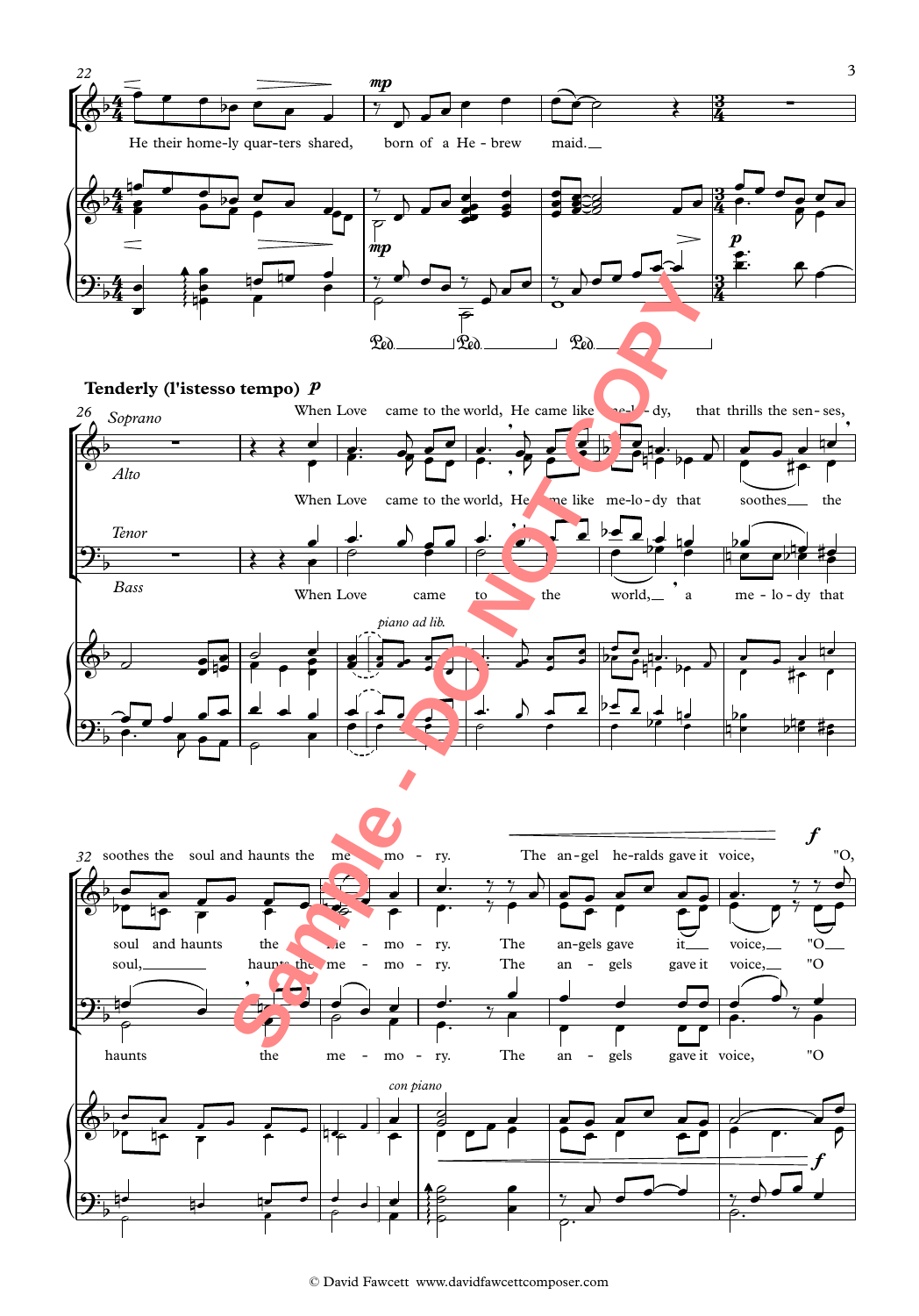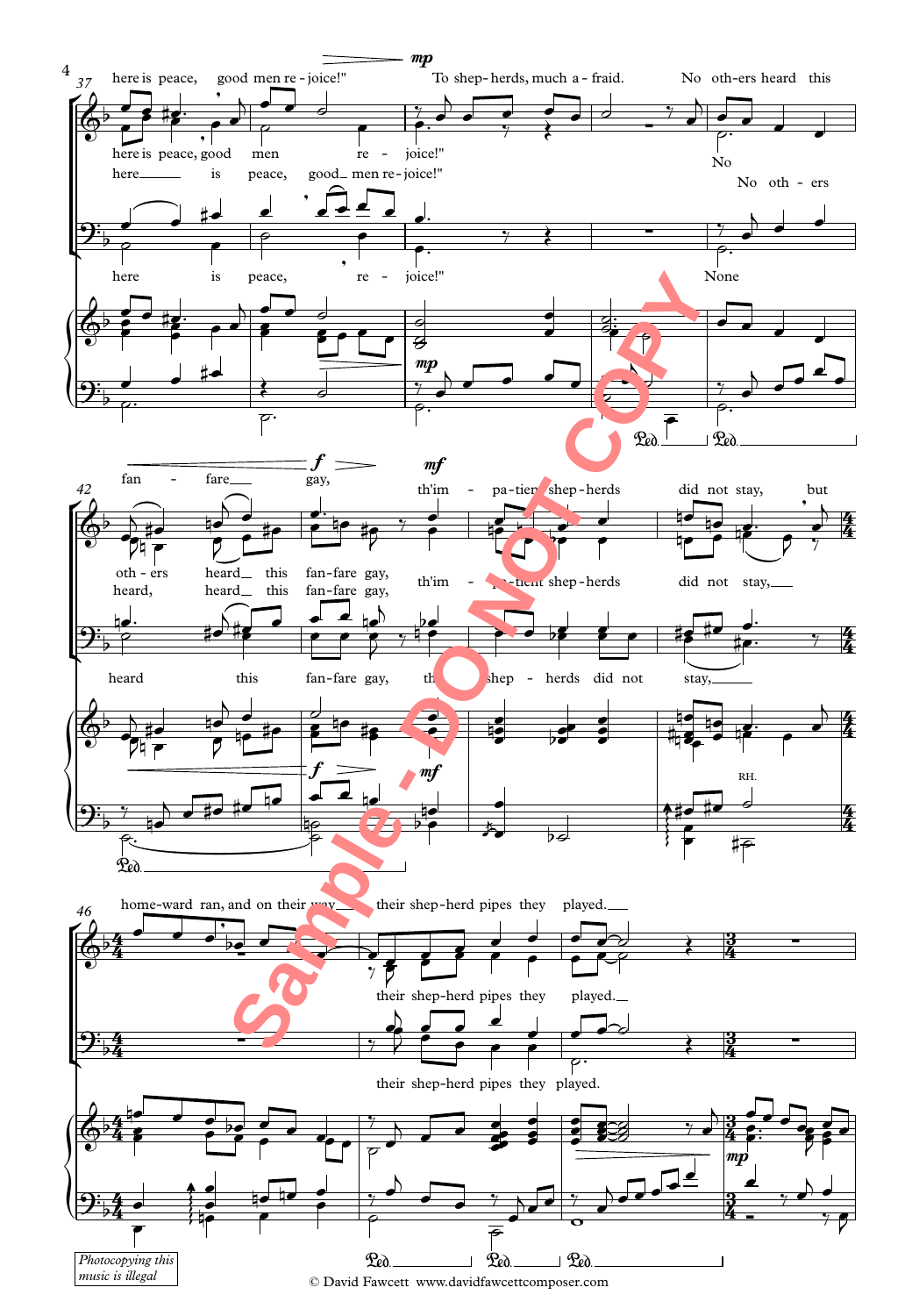

<sup>©</sup> David Fawcett www.davidfawcettcomposer.com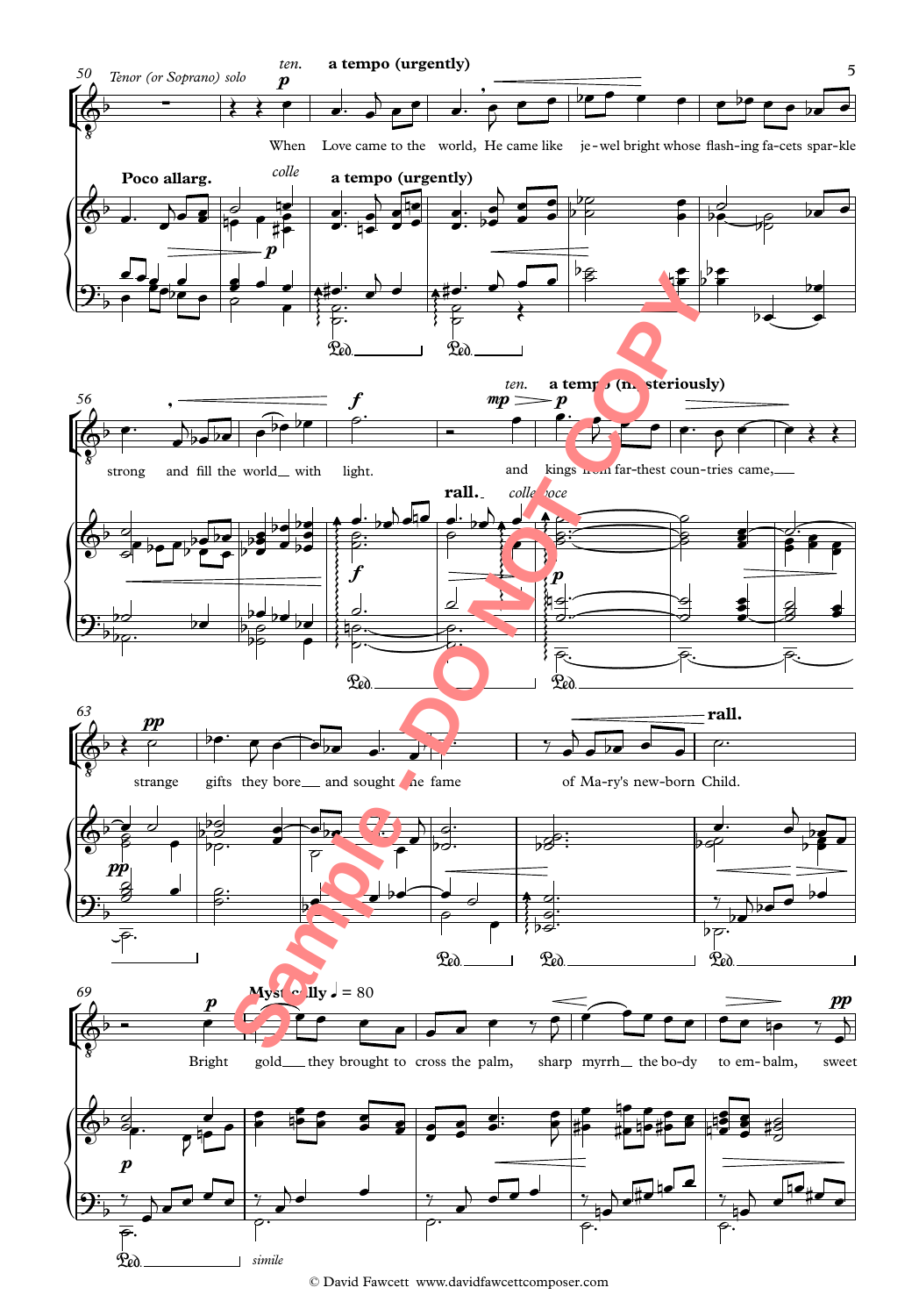

<sup>©</sup> David Fawcett www.davidfawcettcomposer.com